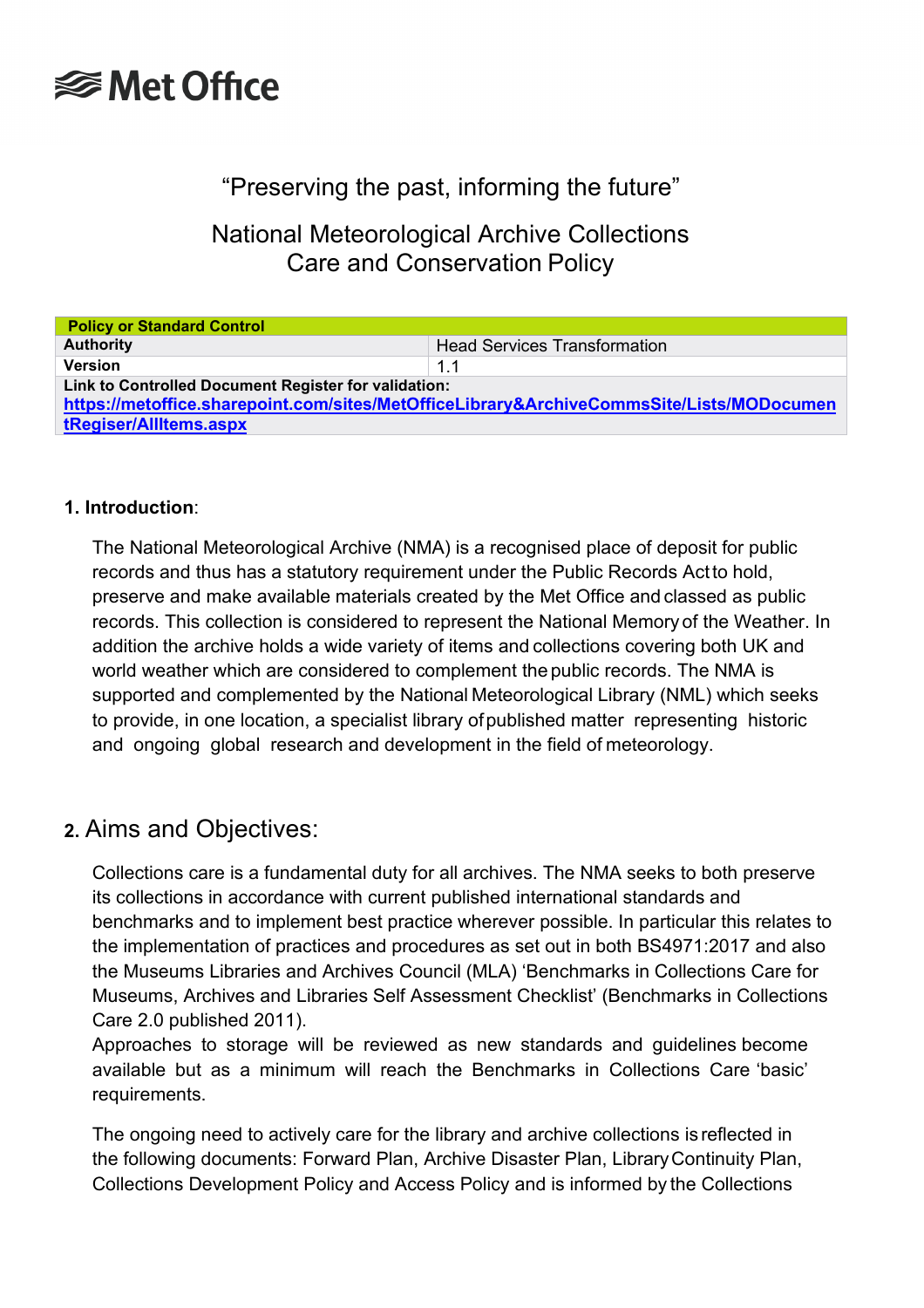

Care and Conservation Strategy, Conservation and Preservation Priorities List, Benchmarks in Collections Care Report and the ConditionSurvey. Collections Care including both remedial and preventative conservation isfunded from the NMLA budget.

In addition to maintaining an appropriate storage environment condition surveyswill also identify and prioritise items and collections for conservation in order toprevent further deterioration and maintain access wherever possible. In the case of themost vulnerable items the archive will seek the best way to retain access to these collections whilst ensuring long term preservation of the original.

A Benchmarking Exercise was carried out in August 2015 and this, alongside the Condition Survey have been used to develop this collections care strategy as outlined in the Conservation and Preservation Priorities list, Forward Plan and paragraphs below.

Collections Care is based on the following areas of priority. Measures taken arein line with available benchmarking and guidelines and are intended to care forthe collections by ensuring their ongoing survival and maximise accessibility eitherto originals or surrogates.

### Preservation / Preventative Conservation

This relates to the measures necessary to slow down or minimise deteriorationof collections.

Buildings and Storage:

- Buildings will be maintained using maintenance, building management systems, environmental monitoring systems, security systems and protocols and appropriate fire and water ingress warning systems and evacuation procedures.
- The buildings occupied by NMA are owned by Devon County Council and they are responsible for inspecting buildings and undertaking repairs. Appropriate leases and SLAs are in place.
- NMA staff will work closely with Devon Heritage Service conservators to maintain appropriate environmental conditions within the areas used forthe storage and provision of archival materials.

Environmental Monitoring:

- NMLA staff, in association with DHS conservators will monitor environments to maintain the following controls:
	- o **Relative humidity (RH):** for general mixed media collections, 40-60% RH with less than a 10% fluctuation in any 24 hour period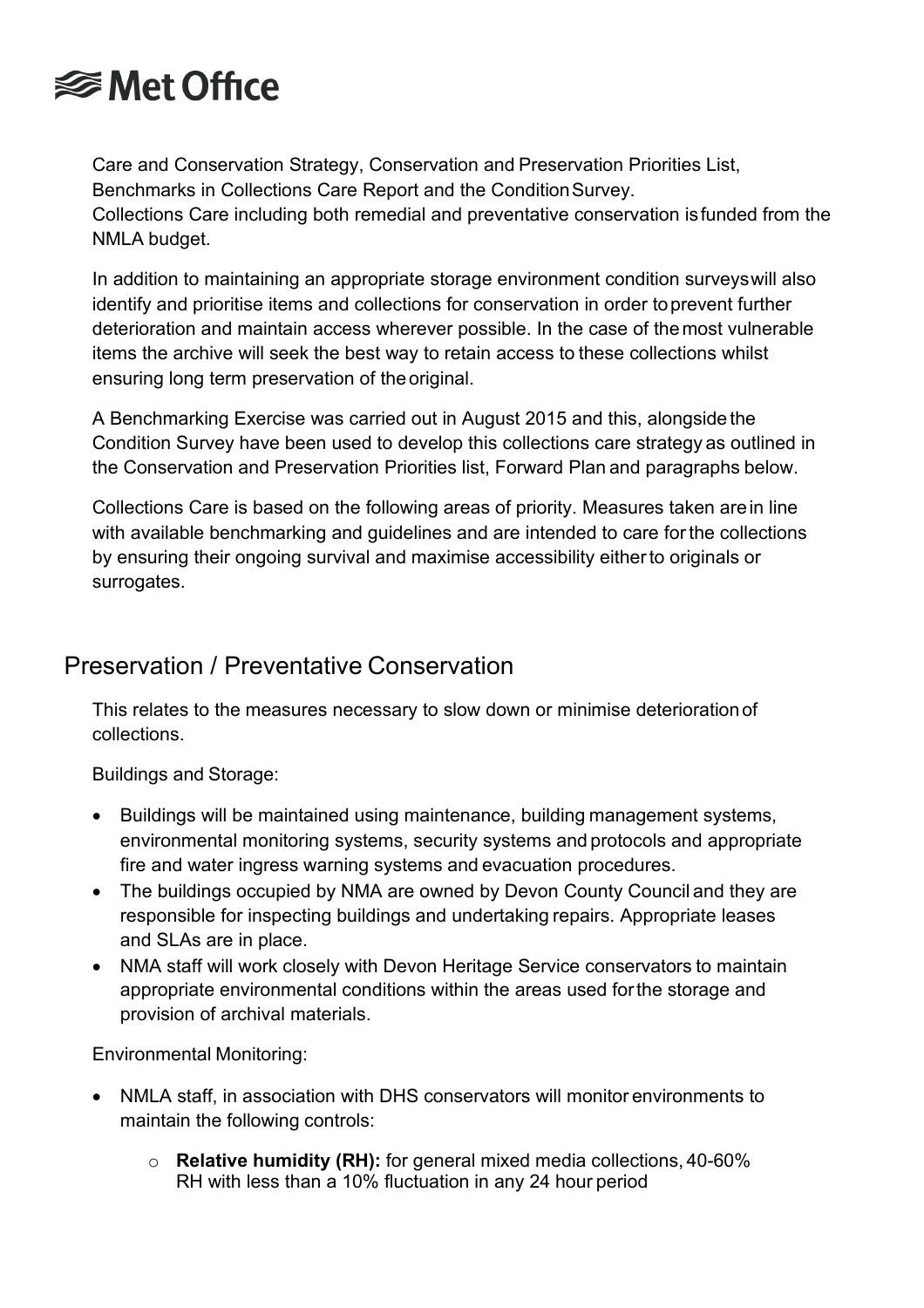# **<del></del>** Met Office

- o **Temperature:** 18 25 degrees centigrade
- o **Visible light:** 50 250 lux, depending on the light sensitivity of the item
- o **UV radiation:** less than 75 mw/lm (micro watts per lumen)
- o **Display case construction:** where appropriate, items on display will be cased and the internal case environments tailored to suit the items within.
- o **Storage:** where practicable, stored collections will be housed in acid free boxes to protect against dust.
- o **Handling and reference:** there will be appropriate supervision of direct access to archive and collections and guidance given on safe handling of collection items to all staff, volunteers and customers.
- Act upon data collected from environmental monitoring systems toprovide stable and appropriate storage and display environments.
- Monitor, manage and eradicate pests

Housekeeping:

- Quarantine areas will be used with appropriate pest monitoring and action taken may include freezing items with identified problems at -30°C for 72 hours to eradicate pests before being introduced into stores
- Housekeeping programmes will be established and followed in line with the Benchmarks in Collections Care Report 'Actions Arising'. NMLA staff and volunteers will be trained to clean storage and display areas in a way that is not detrimental to the collections. Chemical-based commercial cleaning products will be avoided in favour of dry cleaning methods.

Handling and Use:

- Collections will be moved safely and with reference to any potential H&S issues that may impact staff.
- Risk assessments will be undertaken before moving particularly vulnerable collections.
- All items to be transported will be suitably packaged.
- Items will be handled under appropriate supervision and at all times promoting good practice.

Disaster Planning:

• Disaster plans will be kept up to date and will be regularly reviewed.

## Remedial or Interventive Conservation

This relates to any treatment necessary to bring an item into a more acceptable condition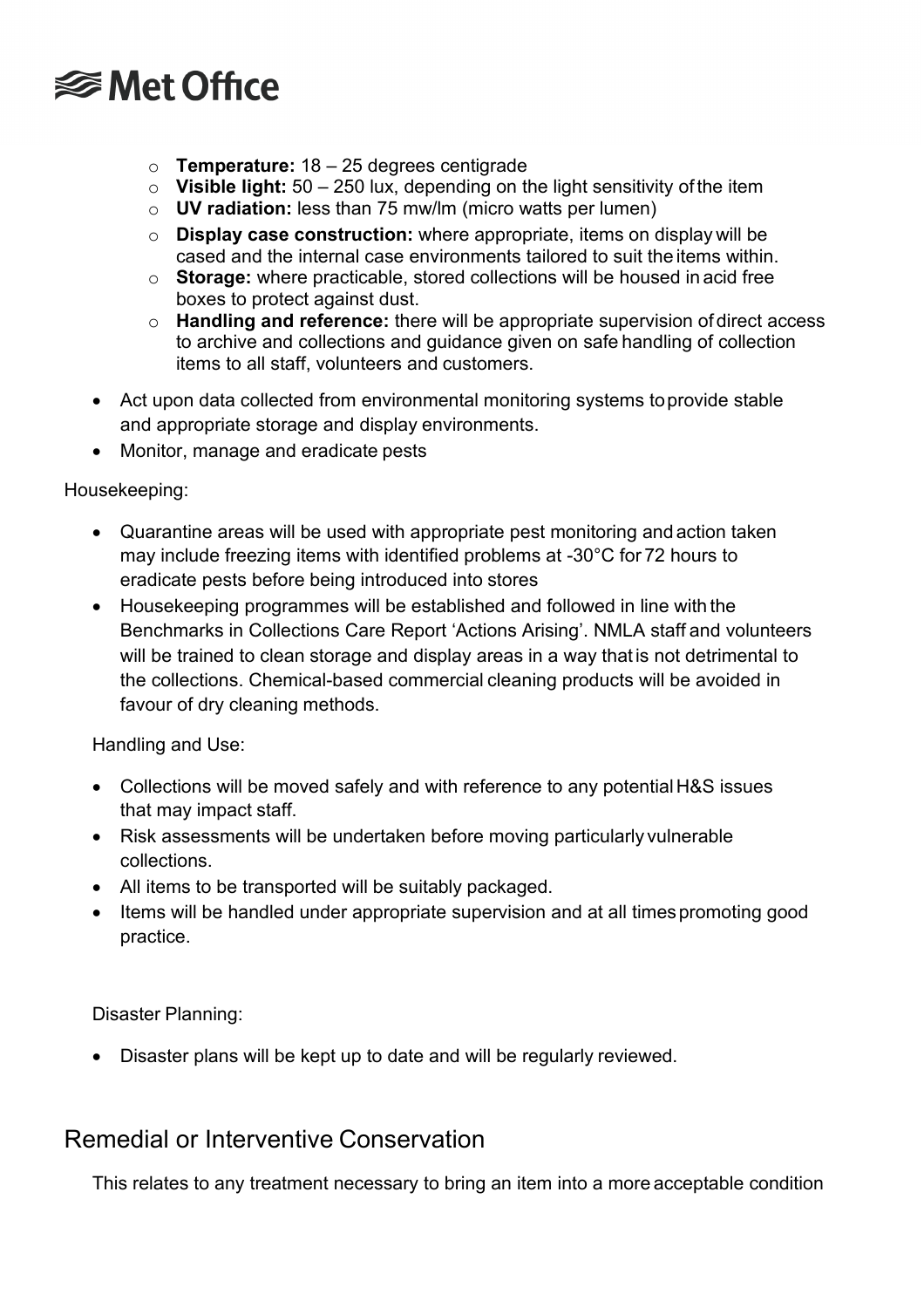

or state in order to stabilise it or enhance some aspects of its culturalor scientific value.

- Conservation work will only be undertaken by an appropriately qualified person or under their supervision.
- All conservation work beyond basic cleaning will be handled by trained conservators according to relevant standards and any work undertaken will be appropriately documented.

# **3.** Supporting Documents

This policy is supported by a range of documents covering handling andpreservation guidelines, emergency planning and collections conservation and care strategic planning:

- 1. Methodology underpinning Collections Care and Conservation Policy
- 2. Condition survey
- 3. Conservation and Preservation Priorities List conservation / preservation/ scanning
- 4. Benchmarks Survey and Report on Outcomes from 2015 Survey
- 5. Collections Care Guidelines
- 6. NMA Disaster Plan
- 7. NML Continuity Plan

#### **Review:**

Review Period: 5 years